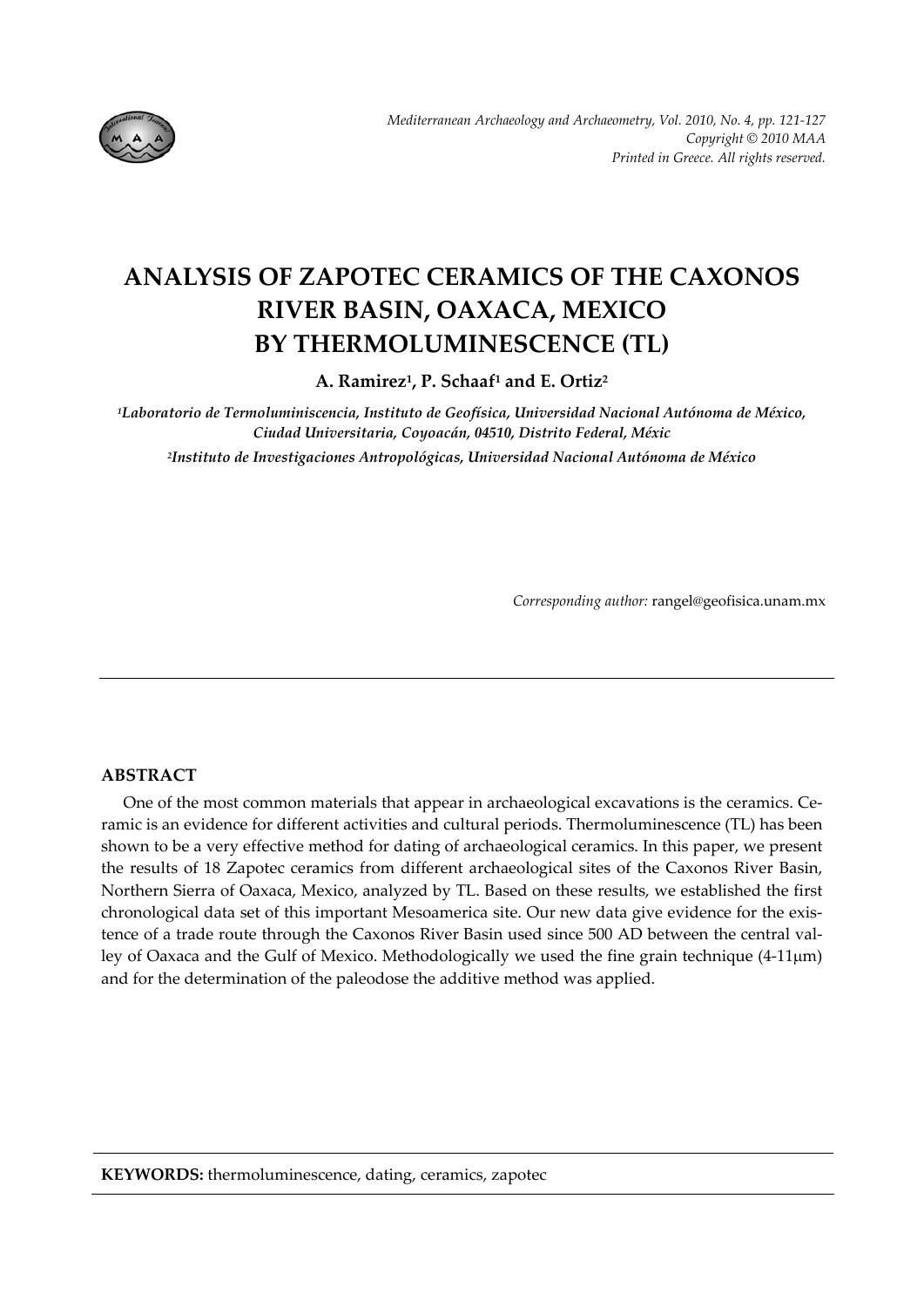## **INTRODUCTION**

Social sciences have recognized for a fairly long time the important role of external trade contacts in regard to the developmental trajecto‐ ries of societies. For all models, the understand‐ ing of the degree of communication between human groups is a critical step for examining ways how diffusion or trade influenced cultural contacts. These questions are quite important, especially in studies of the exchange phenomena in Mesoamerican societies. In this contribution, our main interest is focused on the connection between the valley of Oaxaca and the Gulf coast of Mexico. In the Early Period (1500‐500 BC), the main route passed through the Cuicatlán Can‐ yon. Later, around 500 AD, there was a Zapotec expansion from the central valley of Oaxaca to the the Caxonos river basin. This basin, like the Cuicatlán Canyon, is a passageway that crosscut the Sierra Madre Oriental and connected the eastern portion of the central valley of Oaxaca with the coastal plain of the Gulf of Mexico. Al‐ though this region was quite important for the Zapotecs of the Classic Period (300‐800 AD), un‐ til now there was no comprehensive analysis of the ceramics from this region available together with a lack of information concerning the chronological sequence of the site occupation. In 1996 the Caxonos River Project started with an exhaustive survey that covered 4000 km<sup>2</sup> (Figure 1). We decided to excavate at least one archaeo‐ logical site of the mountain range and one on the plain coast, because these areas have not been systematically investigated in the past. In 2000 we made an analysis to model ancient routes connecting archaeological sites from different points of the Valley of Oaxaca with the coastal plain (Gutiérrez et al., 2000). The main corridor connects the lowlands with the Oaxacan sites of the eastern arm of the Tlacolula Valley. Separate paths from the Oaxacan sites merge at a nodal point near Mitla before climbing the surround‐ ing mountain range. From here the course of this corridor runs precisely along the Caxonos river basin, crossing the Zapotec Caxonos villages. The major branch continues to the east passing by other Zapotec highland sites and the Ayotz‐ intepec Valley following the margin of the Caxonos river to finally arrive at the actual town

of Playa Vicente in the coastal plain. Río Playa is located in the vicinity of Playa Vicente. In the mountain range we excavated the archaeological site named "La Mesa". This site is on the summit of the mountain known as San Fran‐ cisco, and is located on a small ridge that pro‐ jects into the gorge formed by the Caxonos River. Figure 1 shows that La Mesa and Río Playa are situated in a strategic position of the study area. La Mesa is located at the starting point of the corridor and Río Playa at its end. The pre‐Hispanic settlement La Mesa consists of some elongated platforms. At the top of these levels there is a small architectural com‐ plex formed by two mounds. On the western and the southern side of the high plateau a complex system of terraces can be observed. Upon these terraces three untouched tombs were found. The funerary architecture is very simple and consists of large box-like structures without antechambers.



**Figure 1. Location of the study area: The Caxonos river basin** 

On the coastal plain we excavated the Río Playa site. This is a small complex of earth mounds that had been looted in the past, so the archaeological context has been altered. During the survey stage, we found one terrace close to the river that had not been affected by the loot‐ ers or human activity. Both La Mesa and Rio Playa sites were selected for our investigations because they are representative for each area and can provide significant information.

For TL analysis we also included some sam‐ ples recovered from the surface of other ar‐ chaeological sites. The objective was to deter‐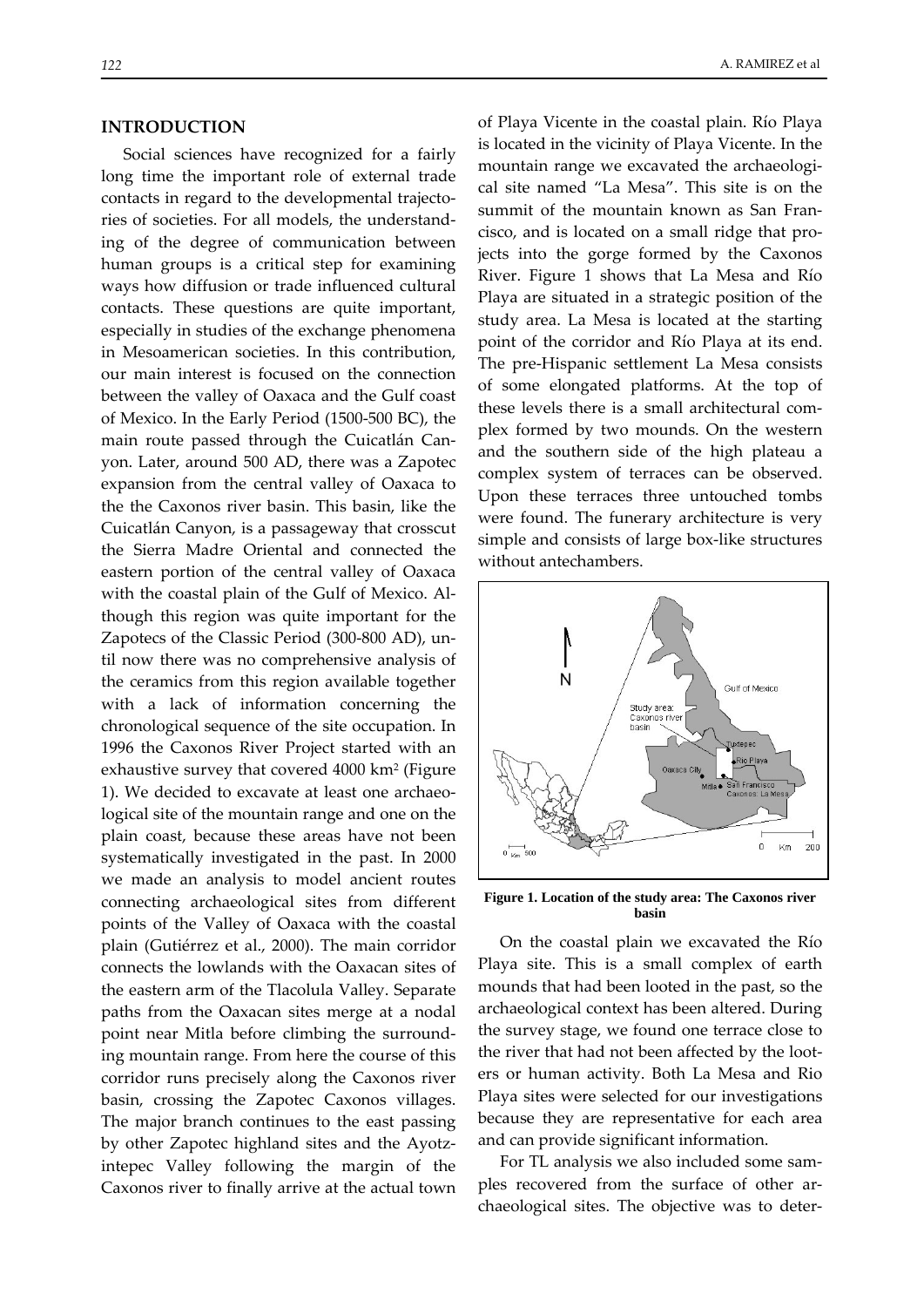mine if there was significant difference between the samples recovered from the excavation sites in comparison to those collected from the sur‐ face. On the other hand, the central valley of Oaxaca has been explored and excavated inten‐ sively by archaeologist since the early  $20<sup>th</sup>$  century and therefore we collected controlled samples from previous archaeological excavations that were dated between Late Pre‐Classic and the Post‐Classic period (100‐1521 AD).

Between 1998 and 2000 we started to excavate the principal sites of this region. Most of the our explored archaeological sites are in the mountain range of the Northern Sierra with a cloud forest environment which did not facilitate the recover‐ ing of charcoal samples for radiocarbon dating. For that reason, the TL method was selected to solve the chronological sequence. Ceramic analysis performed during the Caxonos project included a total of 6561 sherds which were sub‐ divided into 17 types, separated in three large groups. Due to the lack of complete vessels or decorated sherds we had to classify our pottery by wares. Wares that have been considered to belong to the Sierra define the first group (Sierra Group, figure 2), wares related to the central val‐ ley of Oaxaca form the second group (Valley Group, figure 3) and wares similar to those found in the Gulf coast comprise the third group (Gulf Group, figure 4). We observed a high pre‐ dominance of orange wares in the Sierra Group sherds and most of the pottery was used for do‐ mestic purposes.

In the central valley of Oaxaca we also found ceramics associated to funeral contexts such as gray and orange bowls. The Valley Group is characterized by the presence of fine and coarse gray vessels (Type G3 and G12 of Monte Albán). However, some of the principal pottery shapes of the Valley Group were also found in some of the main sites of the mountain area. In the Coastal Group we distinguished fine gray and orange wares. Although we could not find com‐ plete vessels it was possible to identify some of the most typical potteries of this zone. For TL analysis we selected the most common sherds from each group. In the case of the samples re‐ covered from the archaeological sites of La Mesa and Río Playa, the main objective was to estab‐ lish the chronological sequence of these sites.

Especially in La Mesa there is evidence from archaeological findings such as a gold pendant that this town had also a colonial. In the case of the other samples collected from different archaeological sites of the region, the TL results will help us to adjust their ceramic sequence.



**Figure 2. Sierra group ceramics (sierra alisado typology)** 



**Figure 3. Valley group ceramics (gris typology)** 



**Figure 4. Costa group ceramics (naranja fino typology)** 



**Figure 5. Excavation at La Mesa, San Francisco Caxonos**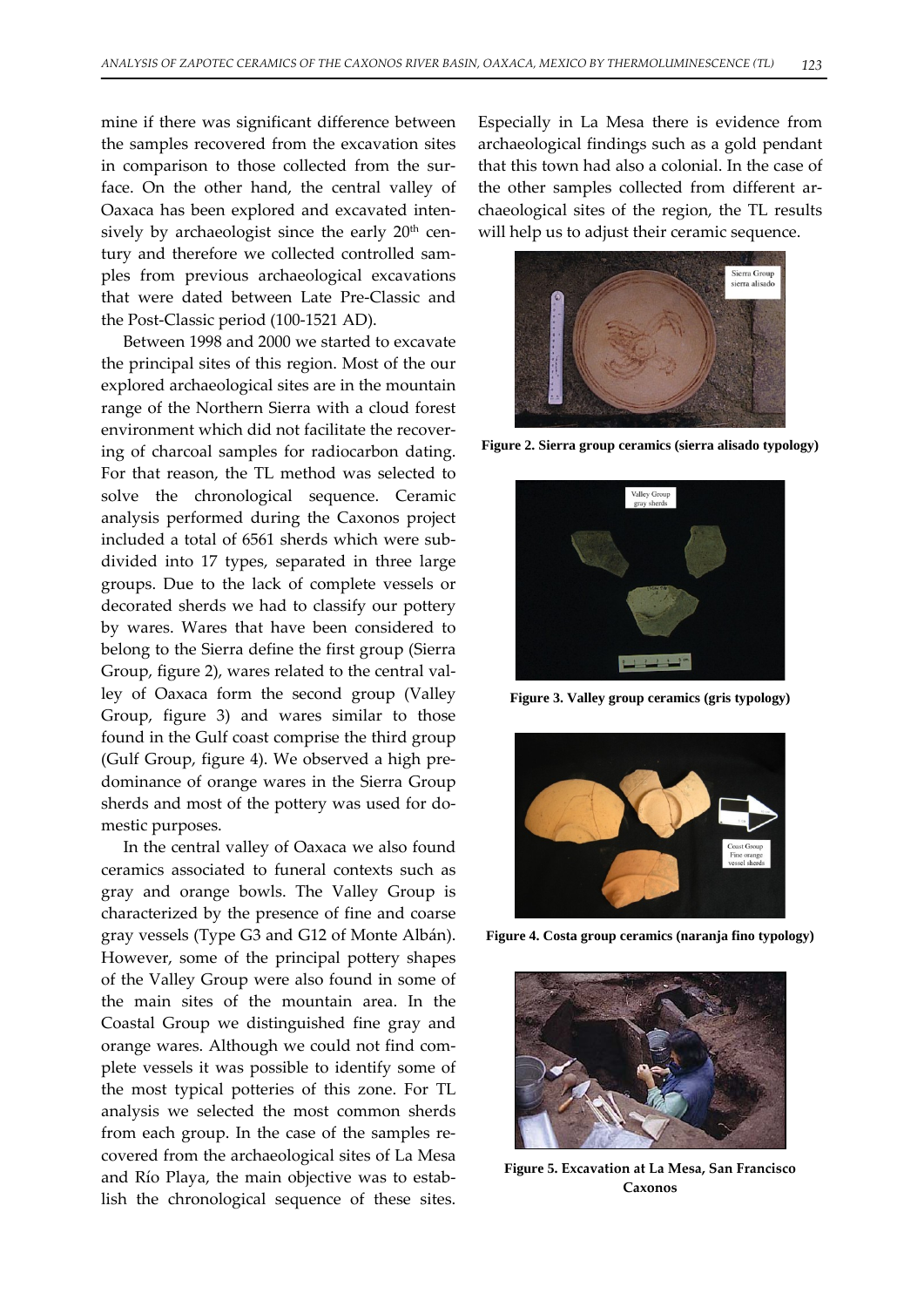## **SAMPLE PROCESSING**

In the locations where the ceramics samples were extracted, we placed a portable gamma spectrometer and the parameters to measure the concentrations of uranium, thorium and potas‐ sium in the surrounding soil for annual dose rate determinations. Figure 5 shows the excavations at La Mesa, San Francisco Caxonos. The samples were first catalogued and then we selected small ceramic fragments for TL analysis applying the fine grain technique (Zimmerman, 1971). A 2mm layer was first removed from the surface. The remaining sample was crushed and powdered in an agate mortar. Subsequently the sample was treated with  $H_2O_2$  to remove the organic material and HCl to neutralize carbonates. The grain sizes from 4 to 11 μm (Fine grains) were separated

and deposited on aluminium discs. The samples were measured with a Daybreak 1100 automatic reader with a heating rate of 10 °C/s using a filter combination of Corning 7‐59 and Schott BG39. Irradiations were performed with a <sup>90</sup>Sr beta source with an activity of 100 mCi.

## **GEOCHEMICAL ANALYSIS**

Table 1 shows the results of the geochemical analysis of soil and pottery samples. The deter‐ mination of uranium, thorium and potassium in soil was measured with a portable gamma spec‐ trometer during sampling. For U and Th analyses of ceramics an alpha particle counter was used and potassium was determined with flame pho‐ tometry.

|                 | Soil    |         |           | Ceramic |         |              |
|-----------------|---------|---------|-----------|---------|---------|--------------|
| Sample          | Uranium | Thorium | Potassium | Uranium | Thorium | Potassium    |
|                 | (ppm)   | (ppm)   | (wt %)    | (ppm)   | (ppm)   | $(wt \, \%)$ |
| OA1             | 0.754   | 4.014   | 1.200     | 3.870   | 6.950   | 1.973        |
| OA <sub>2</sub> | 0.754   | 4.014   | 1.200     | 6.750   | 11.730  | 3.617        |
| OA3             | 0.754   | 4.014   | 1.200     | 5.040   | 7.040   | 2.604        |
| OA4             | 1.242   | 6.219   | 0.915     | 4.870   | 9.970   | 1.468        |
| OA <sub>5</sub> | 0.754   | 4.014   | 1.200     | 5.700   | 4.410   | 1.829        |
| OA6             | 0.878   | 5.790   | 1.480     | 5.670   | 14.160  | 3.155        |
| OA7             | 0.754   | 4.014   | 1.200     | 4.580   | 6.770   | 2.173        |
| OA8             | 1.242   | 6.219   | 0.915     | 6.050   | 5.790   | 1.367        |
| OA9             | 1.242   | 6.219   | 0.915     | 3.810   | 7.890   | 0.944        |
| <b>OA10</b>     | 0.878   | 5.790   | 1.480     | 5.360   | 3.020   | 1.199        |
| OA11            | 0.754   | 4.014   | 1.200     | 6.160   | 2.830   | 1.320        |
| <b>OA12</b>     | 0.878   | 5.790   | 1.480     | 5.330   | 4.840   | 1.367        |
| OA13            | 1.242   | 6.219   | 0.915     | 7.580   | 8.660   | 2.440        |
| OA14            | 1.242   | 6.219   | 0.915     | 5.030   | 9.360   | 3.513        |
| OA15            | 1.242   | 6.219   | 0.915     | 4.870   | 7.160   | 1.170        |
| <b>OA16</b>     | 0.754   | 4.014   | 1.200     | 4.860   | 5.240   | 1.854        |
| OA17            | 1.242   | 6.219   | 0.915     | 3.230   | 5.700   | 1.022        |
| <b>OA18</b>     | 0.754   | 4.014   | 1.200     | 3.920   | 2.310   | 1.025        |

**Table 1. Chemical analysis of soils and ceramics**

# **THERMOLUMINESCENCE SPECTRAL ANALYSIS**

The following part describes the procedure for paleodose determination from spectral analysis. As an example we present the results of sample OA3 (The same procedure was applied to all eighteen samples). First the natural TL signal (TLN) was measured. In figure 6 we can observe the natural

TL signal with a well defined peak between 270 and 290°C. Subsequently the additive dose method was applied to calculate the equivalent dose rate Q. For that purpose the natural samples were irradiated with different doses. Figure 7 shows the TL spectra of the additive dose method, where we can observe the natural TL signal (TLN) and the natural TL signal together with different artificial doses (TLN+β). In both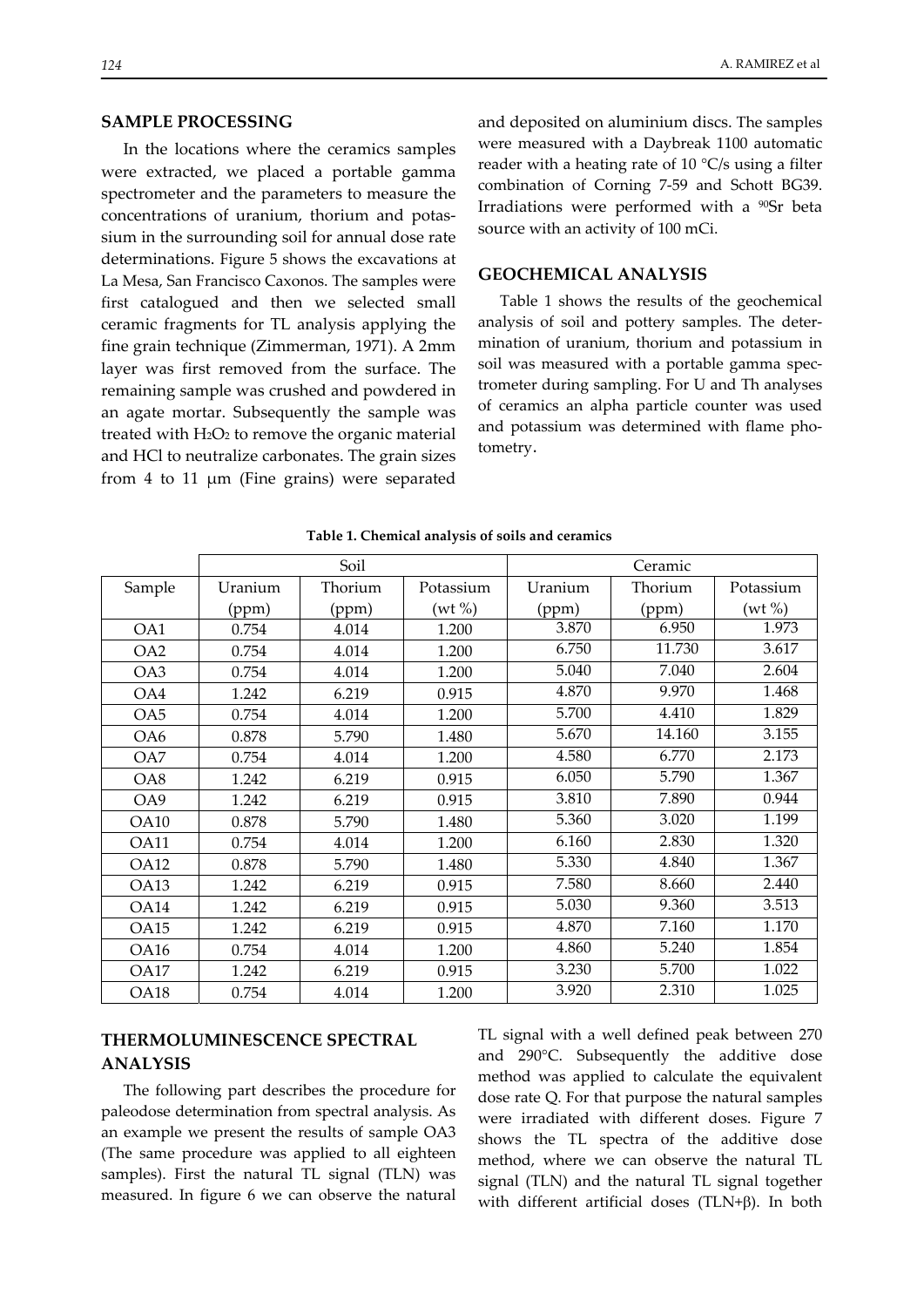cases the TL peaks appear in the same temperature range. Using the values of the additive dose method, the equivalent dose "Q" was calculated with a linear equation at  $280^{\circ}$ C (Figure 8). For a correct assessment of the paleodose it is necessary to identify the stable region of the spectrum with‐ out signal loss. For this attempt we used the pla‐ teau test (Aitken, 1985) where (natural TL signal/ natural TL+β) versus temperature is plotted (Figure 9). In the case of sample OA3 a well defined pla‐ teau in the range between 270 and 290 °C can be observed. The paleodose value (P) is composed of the equivalent dose "Q" and the supralinearity correction "I" ( $P = Q + I$ ). Once the value of "Q" is obtained, a second irradiation is necessary to calculate this supralinearity correction. Figures 10 and 11 show the evaluation of the supralinearity correction "I", obtained from irradiations of samples disks which were resetted to zero during the first irradiation process (Additive dose rate). When an‐ nual dose rate, equivalent dose and supralinearity factor are finally determined, these values are in‐ troduced into the age equation:



**Figure 6. Natural TL signal. A well defined TL peak in the temperature range between 270 and 290oC is shown.**

Considerations to the TL age equation: Moisture effect and absorption coefficient for water were determined from Zimmerman (1971). Attenuation factor for beta contribution = 0.90 (Aitken, 1985). Cosmic dose rate =  $150 \mu Gy/y$  (Prescott et al., 1982). Annual dose rate calculations were performed with the Adamiec and Aitken (1998) conversion factors.



**Figure 7. Additive dose method** 



**Figure 8. Calculation of the equivalent dose "Q" us‐ ing the linear regression equation**



**Figure 9. Plateau test. A plateau in the temperature range between 270‐290°C is marked**



**Figure 10. Second glow growth for evaluation of the supralinearity correction "I"**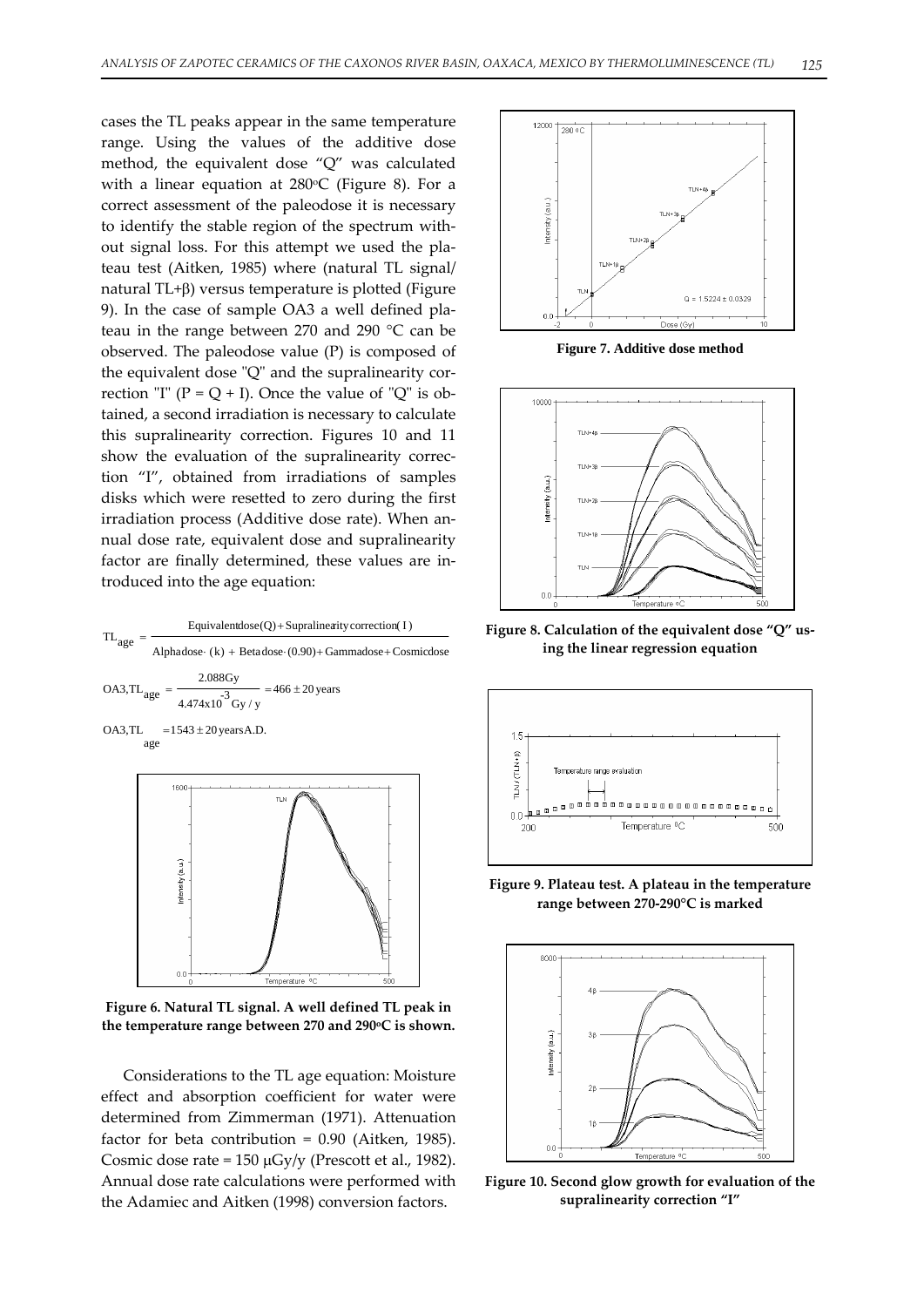

**Fig. 11. Determination of the supralinearity correction "I" using the linear regression equation at 280oC**

#### **RESULTS**

A compilation of paleodose, annual dose rates and TL ages of the eighteen samples is given in Table 2. Samples OA14 and OA16 showed no reproducible glow curves and sam‐ ple OA18 did not show a plateau in the plateau test. Table 3 shows the comparison between the obtained TL ages and the proposed ages by the archaeologist (PhD. Edith Ortiz).

### **CONCLUSIONS**

Based on the ceramic typology the earliest materials of the Sierra were related with Monte Alban IIIA‐IIIB Phase, which means not before 500AD.

| Sample           | Paleodose (Gy)   | Annual<br>dose       | TL age (years) |  |
|------------------|------------------|----------------------|----------------|--|
|                  |                  | $(x10^{-3})$<br>rate | (2009)         |  |
|                  |                  | (Gy/y)               |                |  |
| OA1              | $1.940 \pm 0.10$ | $3.374 \pm 0.16$     | $574 \pm 30$   |  |
| OA2              | $3.717 \pm 0.24$ | $5.889 \pm 0.29$     | $631 \pm 40$   |  |
| OA3              | $2.088 \pm 0.09$ | $4.474 \pm 0.22$     | $466 \pm 20$   |  |
| OA4              | $3.976 \pm 0.46$ | $4.607 \pm 0.23$     | $863 \pm 100$  |  |
| O <sub>45</sub>  | $2.850 \pm 0.32$ | $5.426 \pm 0.27$     | $525 \pm 59$   |  |
| OA6              | $2.719 \pm 0.26$ | $5.335 \pm 0.26$     | $509 \pm 48$   |  |
| OA7              | $2.059 \pm 0.37$ | $5.702 \pm 0.28$     | $361 \pm 64$   |  |
| OA8              | $3.322 \pm 0.36$ | $3.930 \pm 0.19$     | $845 \pm 50$   |  |
| OA9              | $1.772 \pm 0.10$ | $3.850 \pm 0.19$     | $1870 \pm 140$ |  |
| OA10             | $1.772 \pm 0.10$ | $3.850 \pm 0.19$     | $460 \pm 25$   |  |
| OA11             | $2.046 \pm 0.12$ | $3.512 \pm 0.17$     | $582 \pm 35$   |  |
| OA12             | $1.840 \pm 0.18$ | $3.535 \pm 0.17$     | $520 \pm 50$   |  |
| OA13             | $3.304 \pm 0.11$ | $4.715 \pm 0.23$     | $700 \pm 23$   |  |
| OA14             | No reproduci-    | $4.793 \pm 0.22$     | X              |  |
|                  | ble              |                      |                |  |
| O <sub>A15</sub> | $6.970 \pm 0.29$ | $4.133 \pm 0.20$     | $1686 \pm 70$  |  |
| <b>OA16</b>      | No reproduci-    | $3.512 \pm 0.17$     | X              |  |
|                  | ble              |                      |                |  |
| <b>OA17</b>      | $1.844 \pm 0.10$ | $2.720 \pm 0.13$     | $678 \pm 36$   |  |
| <b>OA18</b>      | No plateau       | $2.559 \pm 0.12$     | X              |  |

**Table 2. Paleodose, annual dose rate and TL ages**

Based on the TL analyses it seems that the mountain area was occupied since Monte Al‐ bán II period, around 200 AD. The earliest TL age from La Mesa (Sample OA9) is a sherd from the Gulf Coast that was recovered from a reoccupied tomb in the archaeological site of San Francisco Caxonos. This is a very interest‐ ing result which encourages us to make further TL analysis of this particular ceramic type dis‐ covered in other mountain sites.

On the other hand, it is clear and confirmed by the archaeological information and TL chronology, that the ancient highland Zapotecs of La Mesa established an intense exchange rela‐ tion with the inhabitants of the Oaxaca Valley and the Gulf Coast for the Late Classic period until the Spanish conquest (650‐1521 AD).

Another important aspect to remark is that the highland Zapotecs continued with their burial procedures or *caciques* in the traditional pre‐Hispanic way after the Spanish conquest of the Zapotec Highlands which took place around 1527 AD. This is confirmed by sample OA10 with an age of 1549 AD. This specific re‐ sult confirms historical documents in which the Zapotecs maintained some of their ancient mortuary practices almost until the end of the 16<sup>th</sup> century. The environmental conditions in the Sierra belong to the cloud forest climate. This avoided the preservation of charcoal in the soils because of its elevated humidity.

Therefore thermoluminescence analyses were applied to solve the chronological sequence of this unexplored Mexican region. Samples OA14 and OA16 showed no repro‐ ducible TL spectra when they were artificially irradiated and sample OA18 did not show a plateau in the plateau test. For that reasons these samples could not be dated by TL.

Possibly the mineralogical compositions are not favorable for TL dating and show similar features to those ceramics produced in the Gulf of Mexico region, which frequently are also undatable.

Further analyses such as XRD and petro‐ graphical studies are necessary to confirm this hypothesis. Finally the samples showed no fad‐ ing.